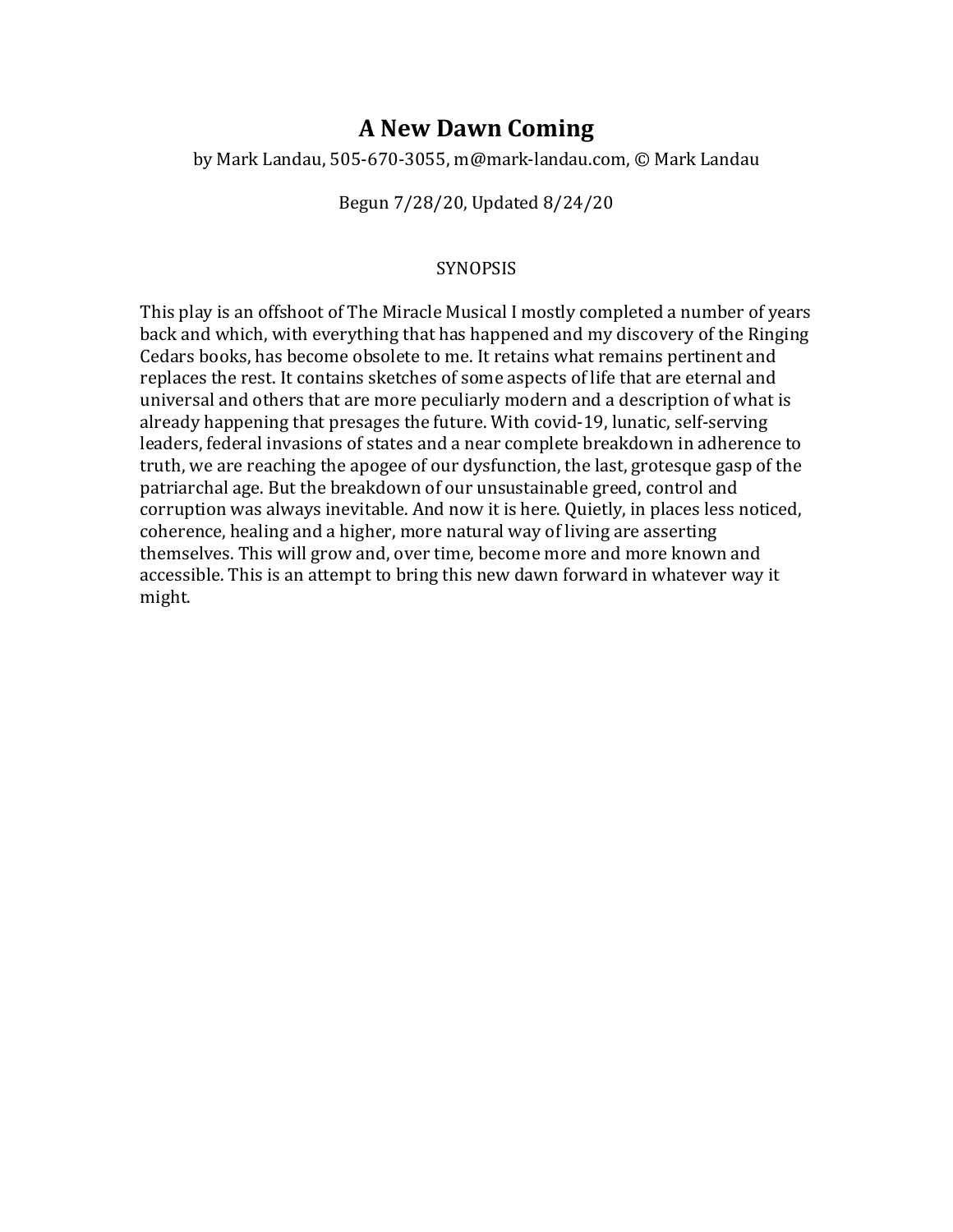# **A NEW DAWN COMING**

## by Mark Landau

# **Cast of Characters**

| <u> NARRATOR/MENTOR:</u> | 70s, male                                                              |
|--------------------------|------------------------------------------------------------------------|
| PRIME MALE AND FEMALE:   | 25-35-year-old, vibrant, attractive, aware,<br>singing, dancing humans |
| YOUNG MALE AND FEMALE:   | 17-20-year-old, vibrant, attractive, aware,<br>singing, dancing humans |

## Place

Nowhere, Everywhere, Here

## **Time**

Pre-Time, Big Bang, Present, Future

**Musical Numbers** 

O Mammon, Fly with Me, Do You Love Someone, Why Me, Feelin' Tired, Who Am I, A New Dawn Coming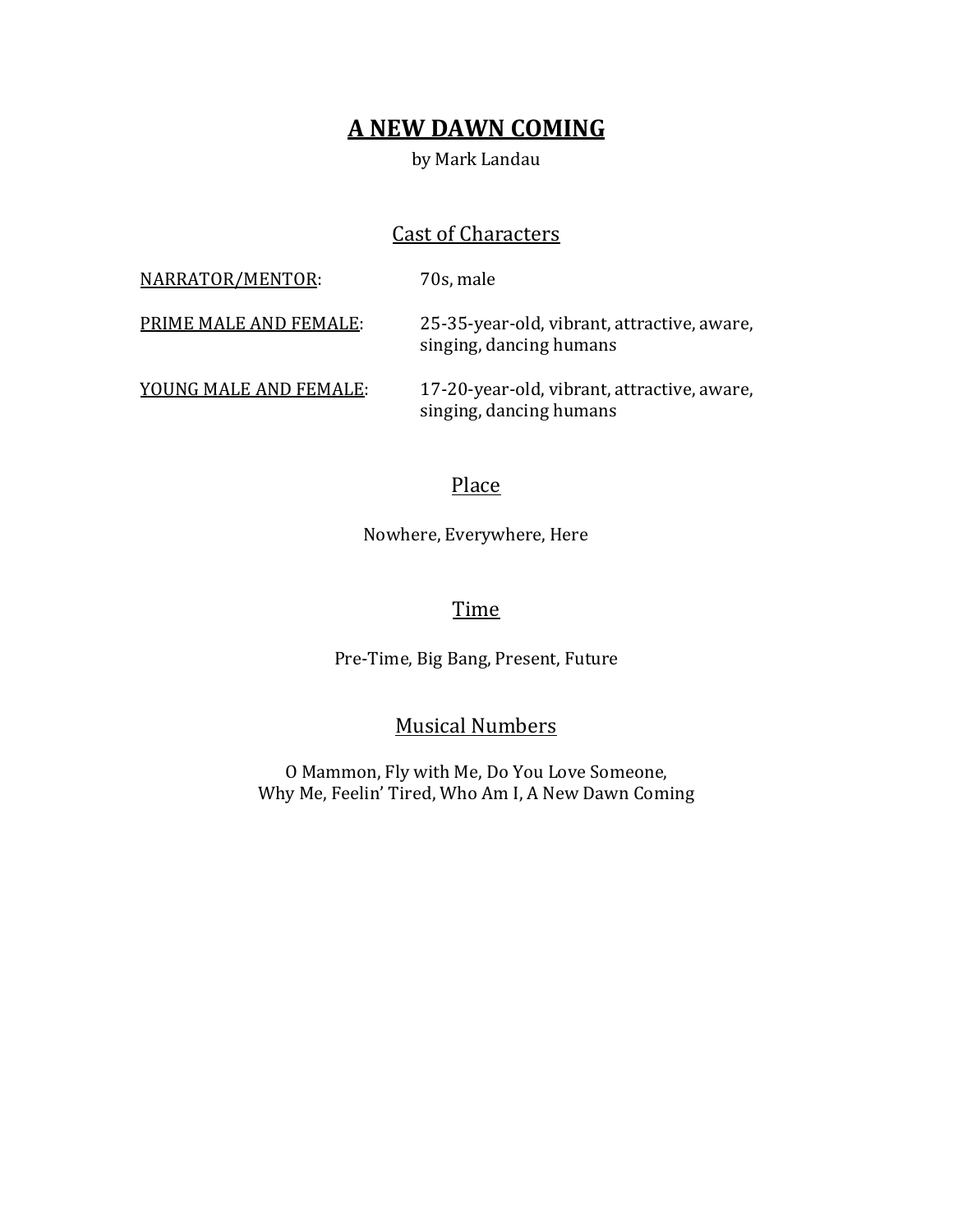## **ACT ONE** Pre-Time to Present

Setting: Bare stage

At Curtain Rise: Entire theater as dark as possible, narrator downstage center

NARRATOR (After a moment or two of silence) In the end and beginning there is nothing—no wave, no particle, no fluctuation only *Eternal Stillness* and *Infinite Potential*. All the *Black Holes* have expanded and united to devour the omniverse beyond the *Impossible Singularity*. There is nothing left to *Be*. Then, when all has rested well enough, by the great mystery of *Divine Ripeness* and *Will*—BANG!—all of creation explodes forth yet again.

> (The drum beats loudly for several minutes as the lights flash rapidly bright and off on all the actors dancing wildly all over the stage. Lights end off. Only Narrator remains.)

NARRATOR (Addressing audience after returning to center downstage as lights rise to low wash and spotlight) It didn't happen quite that way, the Big Bang, the bursting forth of creation. But you get the idea. (Pause) Let's come back to the present and start with Mammon. (Pause) Mammon, the God of Commerce, Money and Profit. Did you know that we worship him, that we have placed Him at the apex of all our importance? All else is sacrificed to our God Mammon. People, quality of life, Truth, Justice and the American Way, great heartedness, generosity and simple decency, all sold out to Mammon. And we are spreading our monetary religion everywhere, often by force of arms. The Lords of Money have bought our world, our institutions, our politicians, nearly everything. The .0000001% have appropriated most everything, including us all. We have a worldwide debt/servitude economy. Banks and corporations are almighty. Our money is debt. We have exalted Mammon above all else.

> (Song: "O MAMMON" sung by all as the other actors roll a huge, pale green \$ sign on stage to sing, dance, bow down to and worship)

O Great God Mammon, you are our God We feed you the bees, we feed you the frogs We feed you our people, we feed you the Earth You're our bottom line, you determine our worth

O Great Big Pharma, O Goldman Sachs Our rain forests fall to palm oil's ax O Great God Commerce each precious twig We burn at your altar to make you big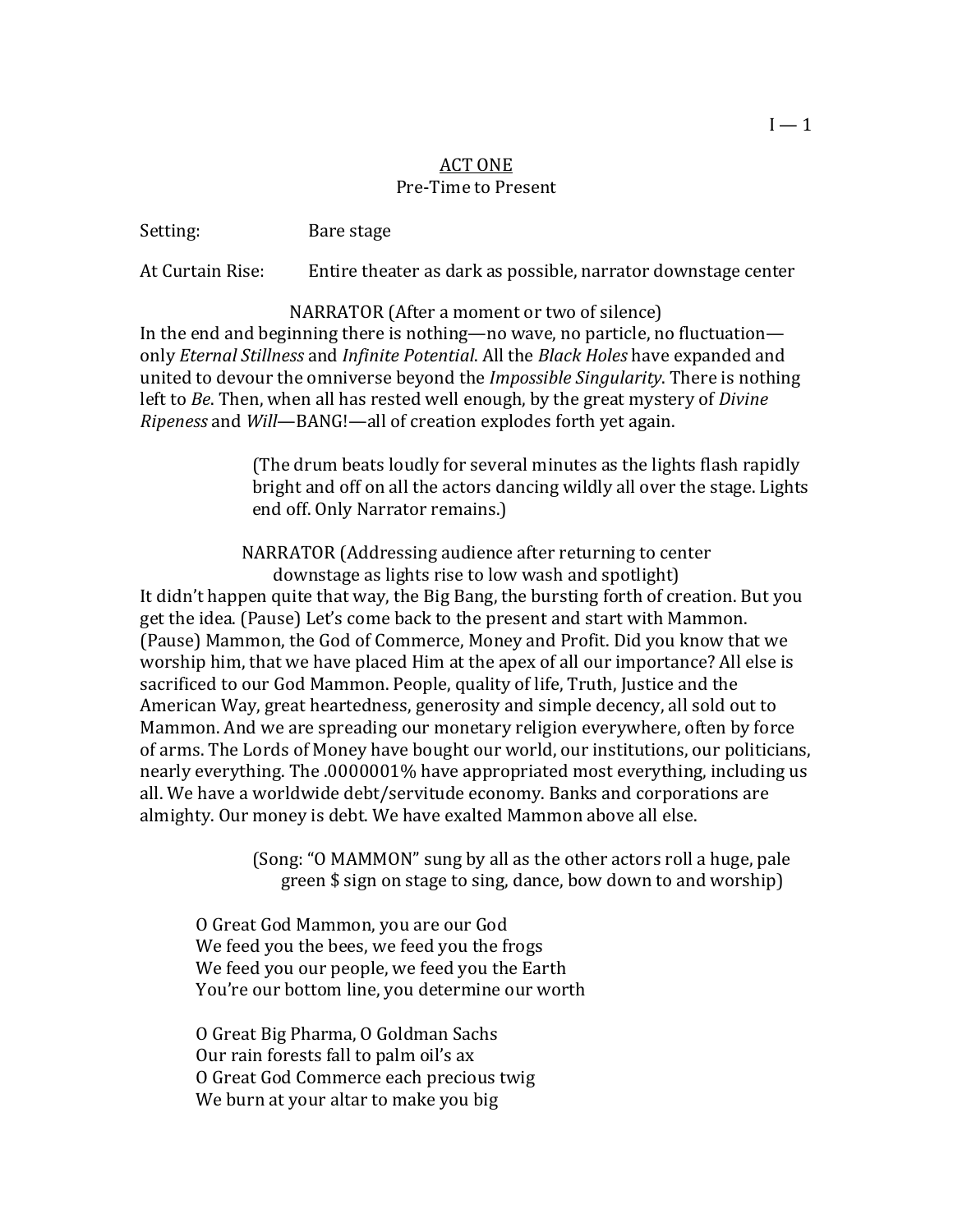Chorus

O Mammon O Money O Commerce O Cash We serve you, we labor, we bow to your lash Make us O make us O make us your slave In the land of the free and the home of the brave

O Great War Machine, Industrial Might We nurture your darkness, we surrender our light We struggle to make you mighty and strong Too Big to Fail, to you we belong

O Bankman O Credit, make us your own We feed you with interest, we indenture our home O Great Lords of Wealth, we're corporate greed whores Just give us your money and we will be yours

Break

So much is dying, our oceans, our fish Our souls waste away on your golden dish How have we lost what is precious and good? What are you, truly, under that hood?

Chorus

O Mammon O Money O Commerce O Work We're your corporate thing, your robotic jerk Make us O make us O make us your slave In the land of the free and the home of the brave

NARRATOR (Returning to center downstage as others depart with  $\frac{1}{2}$  sign) Yes, we oversimplify and hyperbolize. We also thank you from the bottom of our hearts for spending your money on *us*. But what is truth? What is understanding? What *are* our *Values*?

(Theater goes dark.)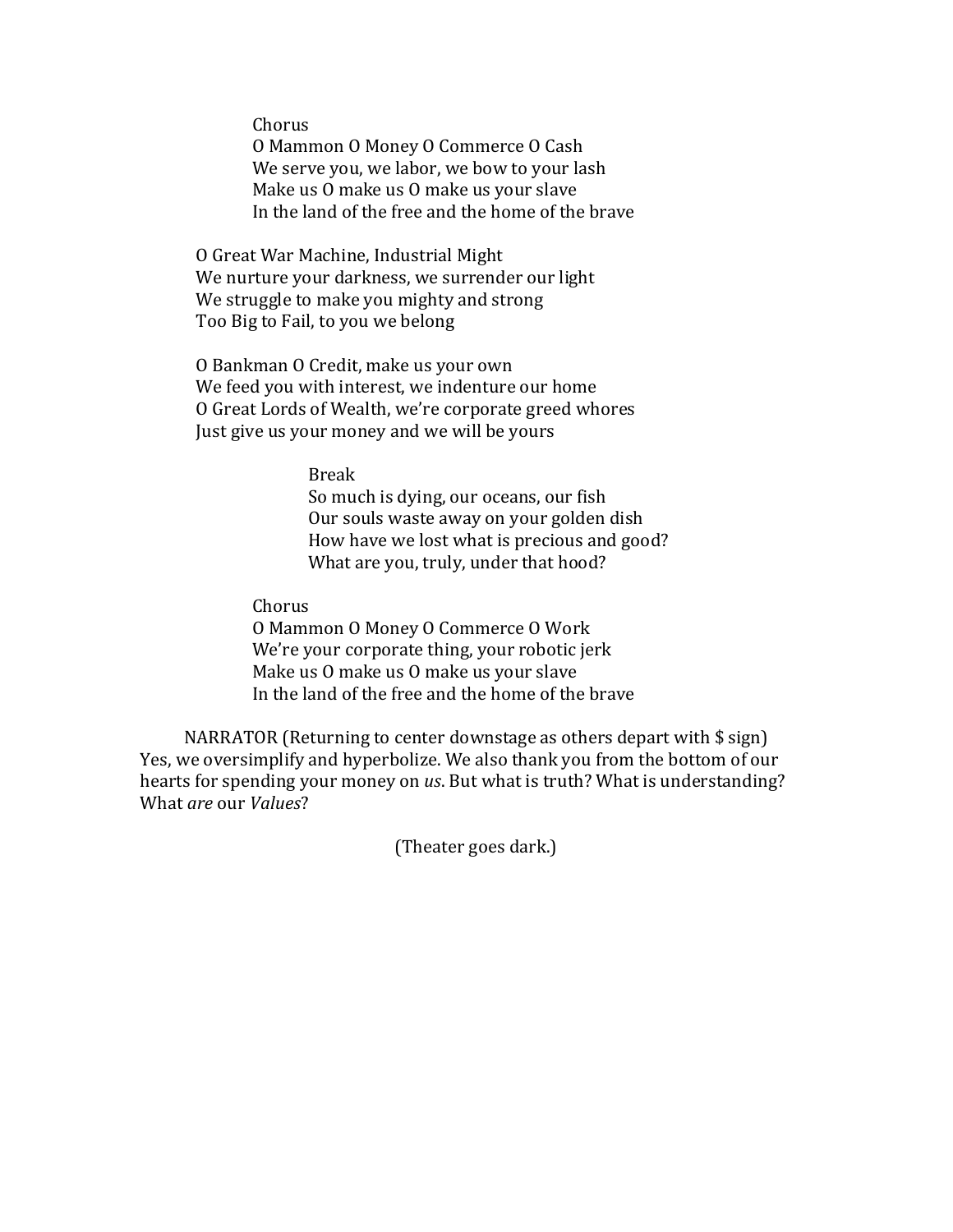## NARRATOR

This vignette is about child abuse. (Pause) Terrifying and brutalizing children is as old as time, though it has waxed and waned at different times and places in history. This particular sketch is from my own personal history and went a long way to defining my lifelong behavior and identity.

## Narrator exits stage.

## **ACTOR WITH BEST INFANT CRY** Wails in the dark

PRIME MALE (wearing pajamas, enters upstage left with dim spotlight on him. He fumbles to secure the bottoms. Backlit spotlight comes on and brightens casting huge shadow on the crib and backdrop as, furious, he goes to crib. He reaches in and grabs the baby lifting him up and shaking him. At one point, he raises the baby up and back as if he will slam it impossibly hard against the back wall. Then he bellows as the crying gurgles to a stop.)

Shut up, shut up, shut the fuck up!!!

(He puts the baby back in the crib and leaves. Darkness and silence)

ACTOR WITH BEST BABY BOY VOICE (Somewhat piteously) Please, Father, please Please, Father, please Please, Father, please, Father, please, please, please

> Don't, Daddy, don't Please, Daddy, don't Don't, Daddy, please, Daddy, don't, don't, don't

Pain, Daddy, pain Hurt, Daddy, pain Pain, Daddy, hurt, Daddy, hurt, hurt, pain

How, Daddy, how? Why, Daddy, how? How, Daddy, how, Daddy, why, why, why?

Can't, Daddy, can't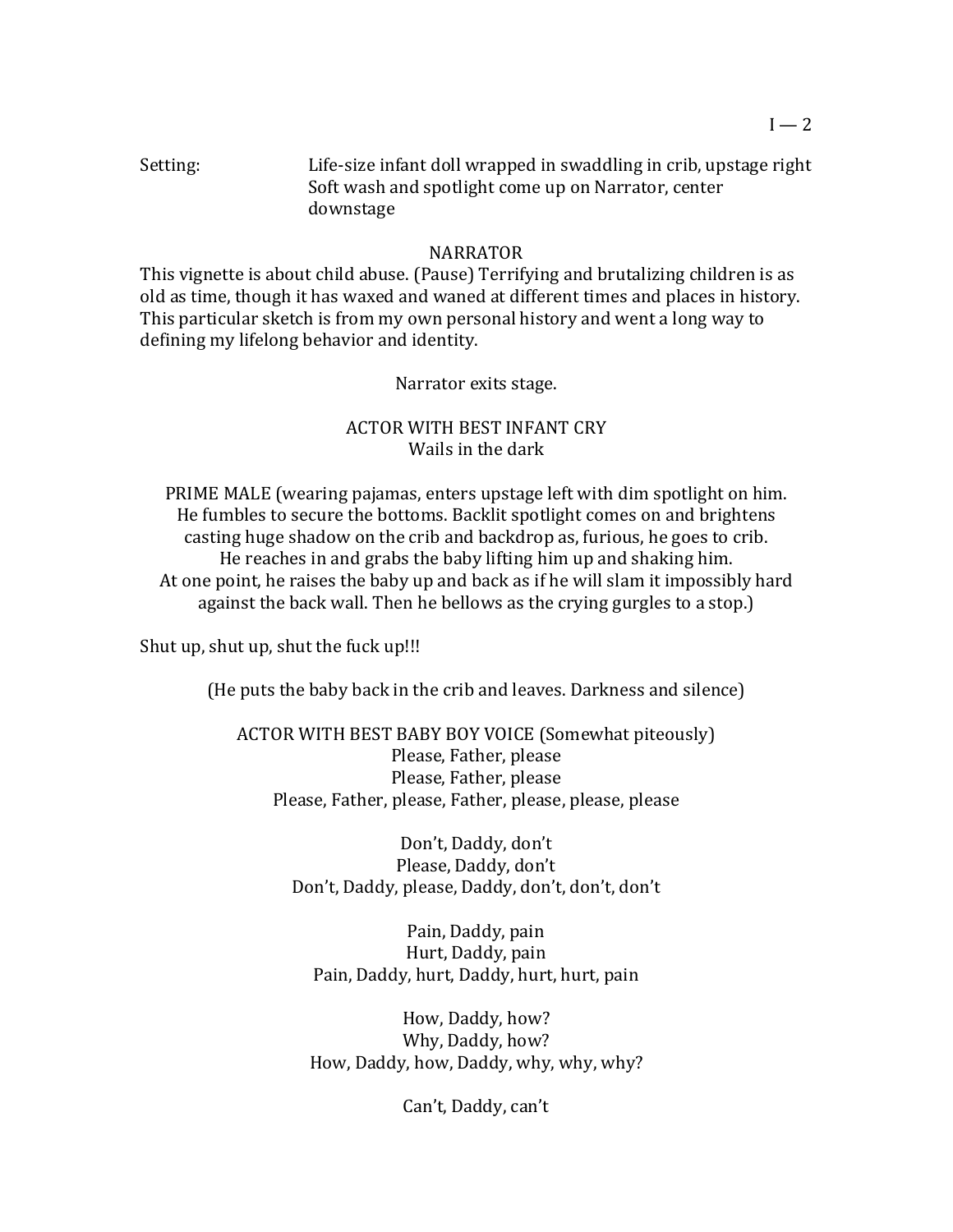Can't, Daddy, can't Can't, Daddy, can't, Daddy, can't not cry

Don't, Daddy, don't Please, Daddy, won't Won't, Daddy, won't, Daddy, won't, won't, crra...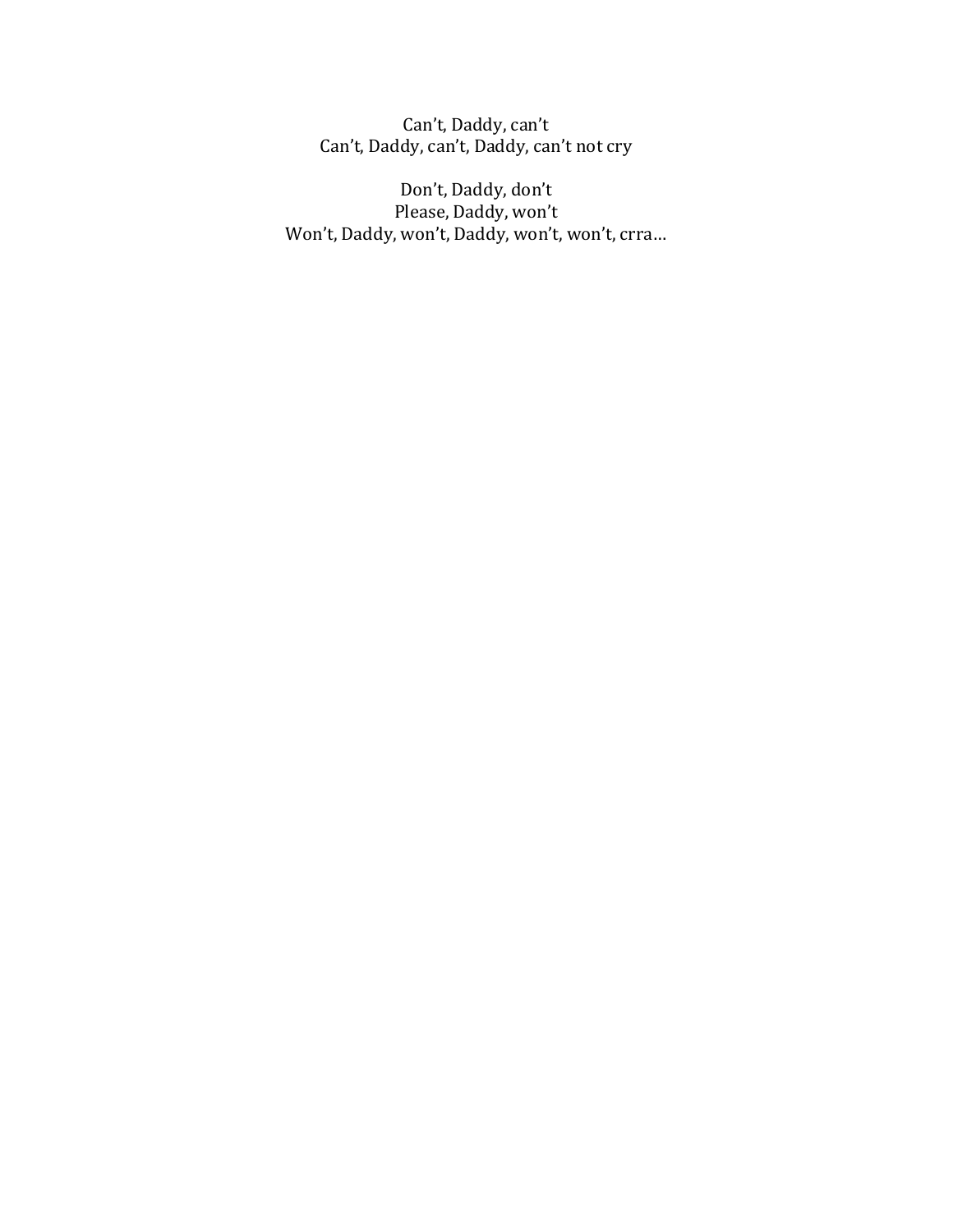Setting: Elights come up to medium wash on two small tables, slightly downstage center, set comfortably apart with two chairs each. At stage right table sit Young Male, furthest right, and Young Female. At stage left, Prime Male, furthest left, and Prime Female. Soft spotlight favors the young. The prime sit quietly still. The Narrator, in soft spotlight, stands between them.

## NARRATOR

Let's consider young love, lost love and a few scourges of our modern world.

(Exits stage)

#### YOUNG MALE

I love this, being with you, you, just having you look at me! I feel like I'm floating on air!

## YOUNG FEMALE

Maybe we are!

(Song: "FLY WITH ME" sung by Young Male as he gets up and moves around stage)

Like a mother to her infant, like a swallow on the breeze Like an angel of the morning, like a dolphin cleaves the seas Like a child in the forest, innocent and free Like a lover for a lover, you shine your light on me

> Chorus Fly with me, fly with me, soft and free, easily, fly with me

Like a flower opens to the sun, it shows itself with pride Unfolding every petal, it has no thought to hide It thinks not "Am I good enough?" It offers what it is Inside your heart your living soul says, "All I have is his"

> Chorus Fly with me, fly with me, warm and free, willingly, fly with me

> > Break I love your light, your fire, your shine I can't believe you say you're mine You feed my night, you feed my day You feed my soul, you light my way

Chorus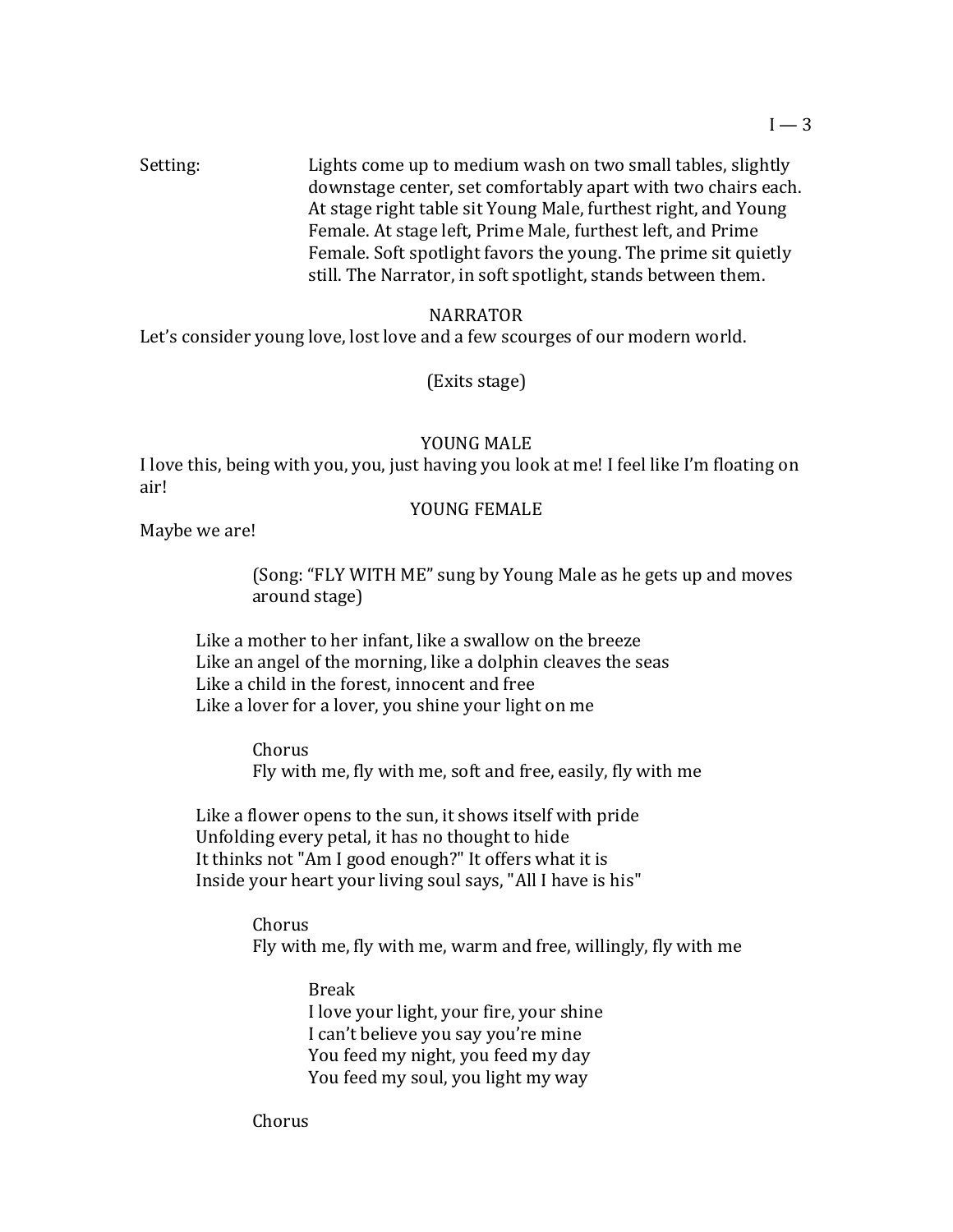Fly with me, fly with me, ever free, eagerly, fly with me

(He sits back down in silence. Spotlight favors the prime. The young sit quietly and silently.)

## PRIME MALE

(Pause) How has it come to this? What happened to our love? Was it ever real?

## PRIME FEMALE

Of course it was! But now it's died.

(Song: "DO YOU LOVE SOMEONE" sung by Prime Male as he gets up and moves around stage)

Chorus Do you love someone? Do you really love someone? Is there really such a thing as love at all?  $(2)$ 

I see a lone bird flying on the backdrop of the clouds My heart feels like a diamond in a grave It's sometimes hard to tell a hero from a clown But do you or I or anyone get saved?

Chorus

I saw a woman out a'walkin' with her man They laughed, they hugged, they whispered easily I caught the special way she seemed to hold his hand But was that lucky bastard someone else or me?

Chorus 

Break Baby, won't you come here, I got somethin' on my mind And I need you here to ease this pain of mine

But Chorus (2)

(As he sits all lights off for a moment, then lights up to medium wash)

YOUNG FEMALE

I ran away from home.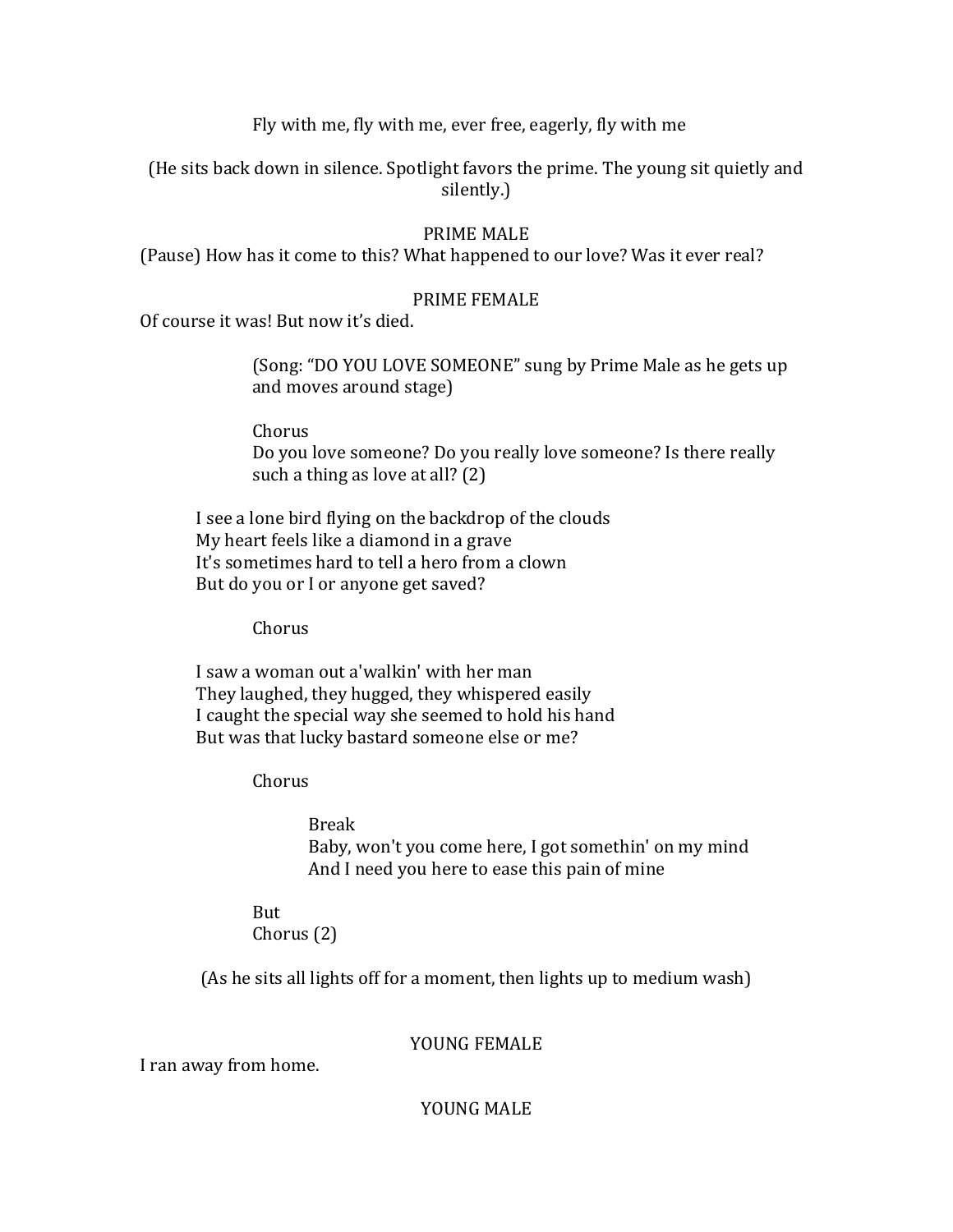Why?

#### YOUNG FEMALE

(Long Pause) My stepfather's been molesting me.

#### YOUNG MALE

God damn, I thought so. You never said but you hinted. Is that why you won't be my girlfriend? Where are you staying?

#### YOUNG FEMALE

With Janet, her parents said I could stay as long as I wanted. (Pause) It makes me want to kill myself.

#### YOUNG MALE

Don't you dare. You're too precious to go. How long has it been going on?

## YOUNG FEMALE

Ever since I remember. I've blanked out so much.

(Song: "WHY ME" sung by Young Female as she gets up and moves around stage)

Terror in the night, footfalls of dread Stench of alcohol, wishing I was dead Hating myself, hating that man Where can I be? Where can I stand?

> Chorus So much violence. So much hate. Parents love us. Parents rape. Some seem happy. Some seem free. But tell me God, why me?

When will it end? Can I go home? Here I feel so alone It can be good, but it can be so bad Any more will drive me mad

> Chorus What have I done to make this mine? I long for love, Your touch divine So much pain, set me free Tell me God, why me?

> > Break So many things look so good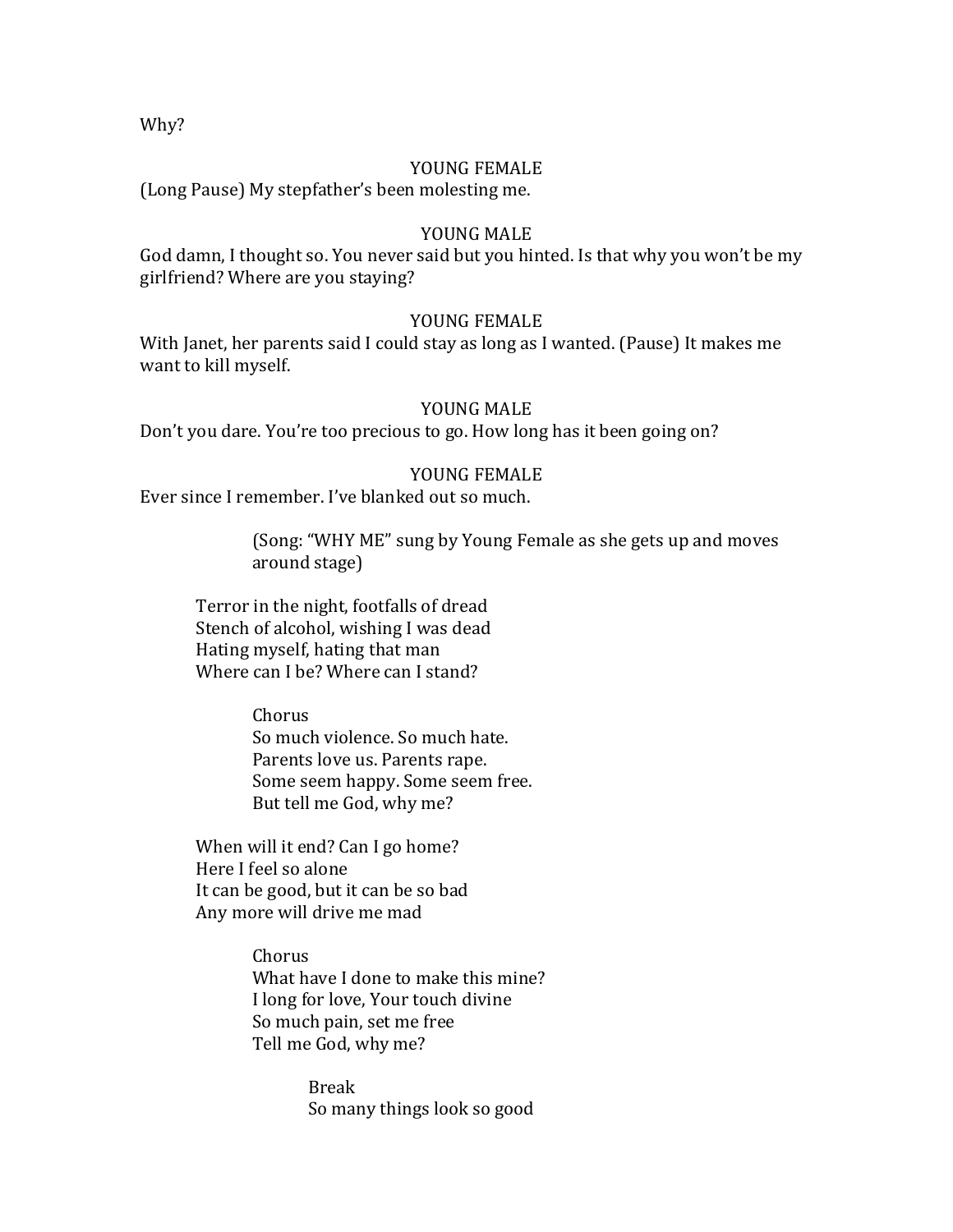But they're out of reach If I could Just get clean, find a way Just to be OK

Maybe I'll live, maybe I won't Daddy please, please, please don't Take me up into the sky Tell me Father, why?

## (She sits and lights go to the primes.)

## PRIME MALE

(Pause) What's wrong?

## PRIME FEMALE

I'm exhausted.

## PRIME MALE

How come?

#### PRIME FEMALE

I don't know. It's all the time. I think I have Lupus or Lyme. I have no energy. I can barely drag myself through the day. I've really been down.

> (Song: "FEELIN' TIRED" sung by Prime Female as she gets up and moves around stage)

Feelin' tired, not inspired To wake up mornings and face the dawn But I keep on swimmin' that same old river And I keep on playin' the same song

Lifeless gray fills my day That clear, sweet sunlight can't pierce through my gloom But it shines on waiting there just beyond me Prepared to shatter my tomb

> Chorus Oh, I know, my time is coming on I can feel it strong in my bones I will know when it is coming nigh I will see it high in my soul

Ancient days, earthly ways The weight of karma, it sits on, sits on me But it somehow lightens trace by trace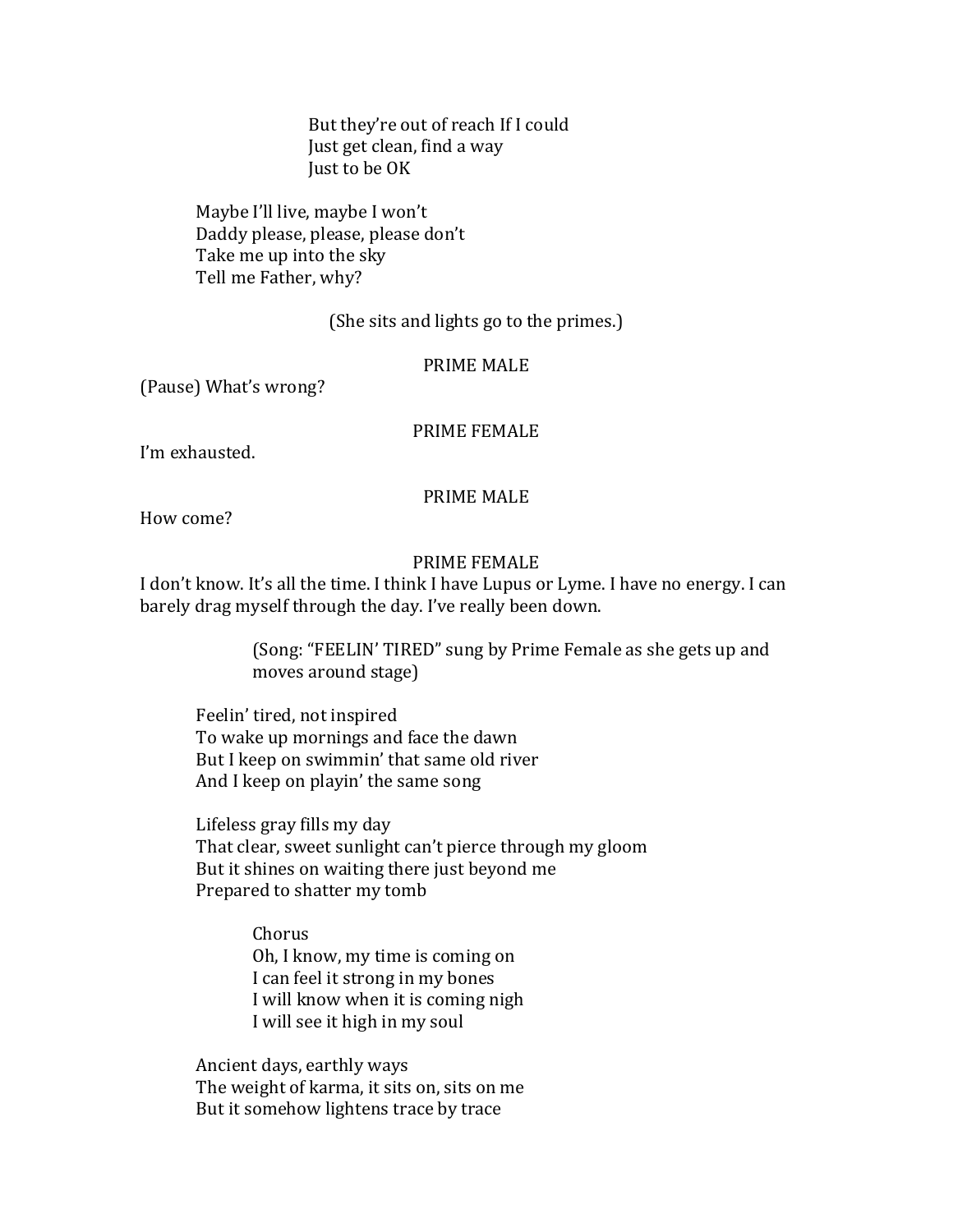Slowly leaving me free

Chorus Oh I know I will attain the height Make that eagle flight to my home Comes the day when this sweet brilliant light From its dark hiding night will be shown

But now I'm feelin' tired, not inspired To wake up mornings and face the dawn But I keep on swimmin' that same old river And I keep on playin' the same song (She sits)

> (Song: "WHO AM I?" sung by Narrator as he shuffles like a homeless person from downstage right to downstage left)

A helpless child, a beat, old man A fallen angel, a pipe dream plan The perennial fool, a terrible joke The lostest soul, the heaviest yoke

Off in a crisis then on the mend Feet on the ground, then 'round the bend I've done the best. I've done the worst Am I more than blessed or cursed?

Chorus

Sometimes bewildered, sometimes a sage A pedigree mutt, a wounded mage I long for the river, I long for the sky But tell me, who am I?

Over the eons, a day at a time It goes on forever, It turns on a dime Eternal silence, the great unknown When do we go home?

> Chorus I love and forgive I make amends I do what I can to help a few friends The wanting and wanting keeps coming nigh Will it possibly happen before I die?

> > Break What are we really? We think we know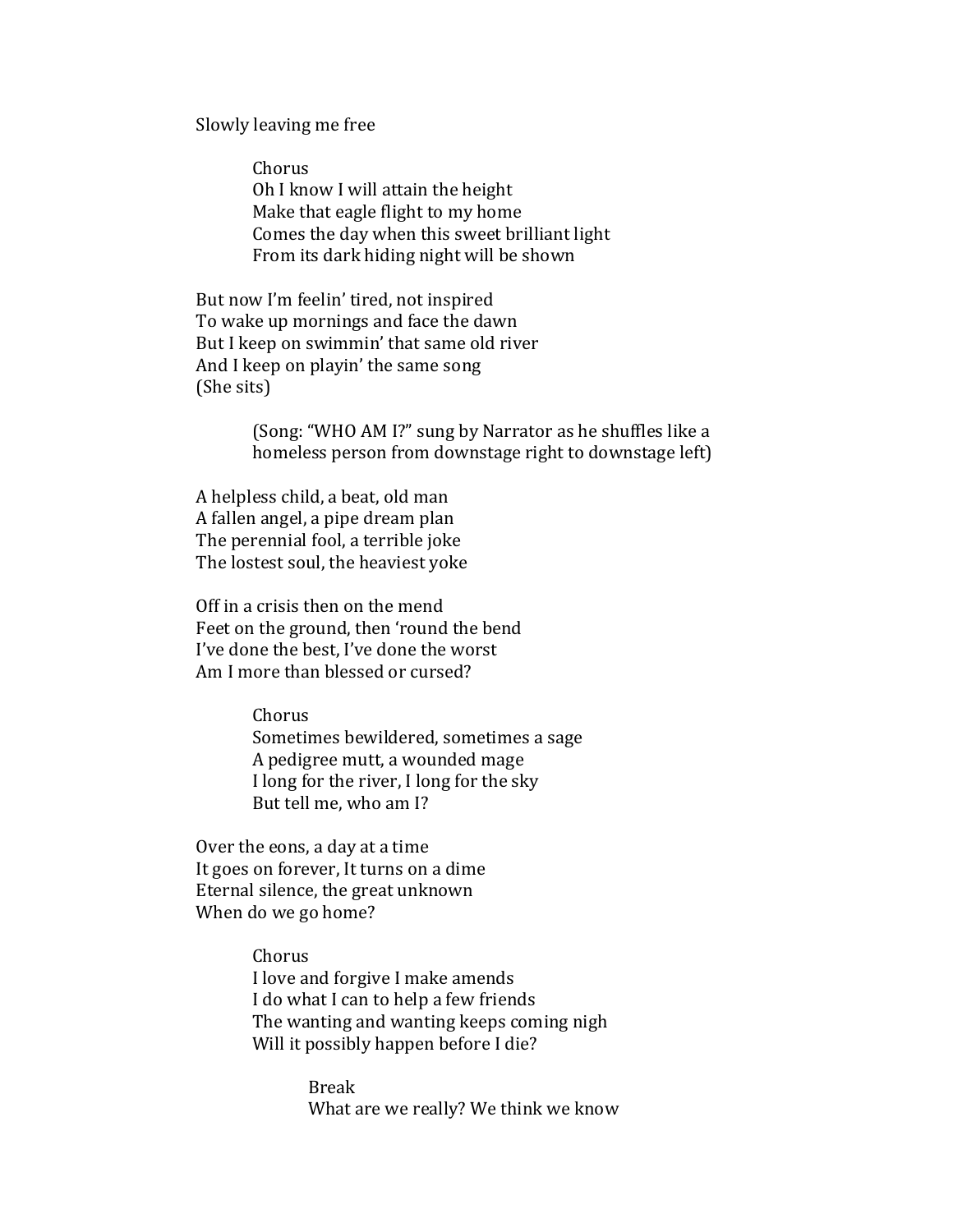Have we reached the end? Can we still grow beyond the confines that keep us small? Do we have a chance at all?

All the opposites, the middle way The ascension point, heaven's play Dear, dear, God, show me how Let it all come together, now Let it all come together, now

## **CURTAIN INTERMISSION**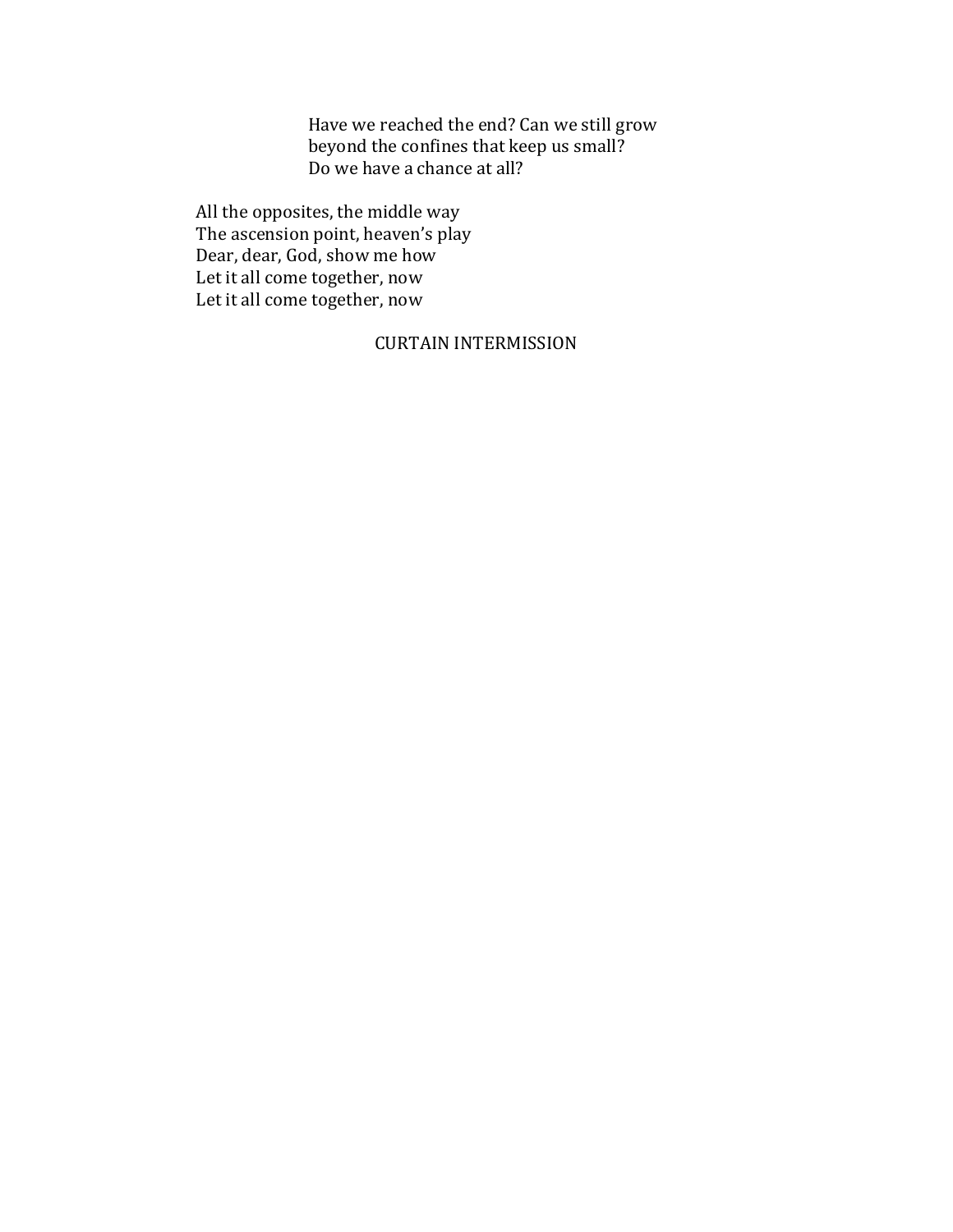## ACT TWO

## Present to Future

Setting: Same as before. Lights come up to medium wash. Prime Woman sits at table stage left, far left. On the table are two glasses of water. Stage right table is empty. Mentor, the Narrator, enters stage right and walks towards her.

## PRIME WOMAN

(Gets up and goes to him) Oh, God! (They hug long and warmly then sit.)

#### PRIME WOMAN

I can't believe you're here! I can just reach out and touch you! (She reaches both hands across the table and they clasp all four hands together.)

## MENTOR

I know. What a gift! (They gaze lovingly into each other's eyes for a moment.) How was the dancing last night? (As they withdraw their hands)

#### PRIME WOMAN

Fabulous! This club had a sixties night. I just love that stuff, the music, the movies, everything! There was something about that time. How old were you then?

#### MENTOR

Let's see. In 1960, I was fourteen.

#### PRIME WOMAN

Wow, fourteen! So you were there with it all!

#### MENTOR

Yeah, and nearly died from it.

#### PRIME WOMAN

What *was* it then?

#### MENTOR

Well, it was a lot of things, but mostly promise.

#### PRIME WOMAN

Promise?

#### MENTOR

Yes. Everything was new. It felt like something wonderful could happen. It started in the fifties with the rock and roll revolution. There was so much excitement and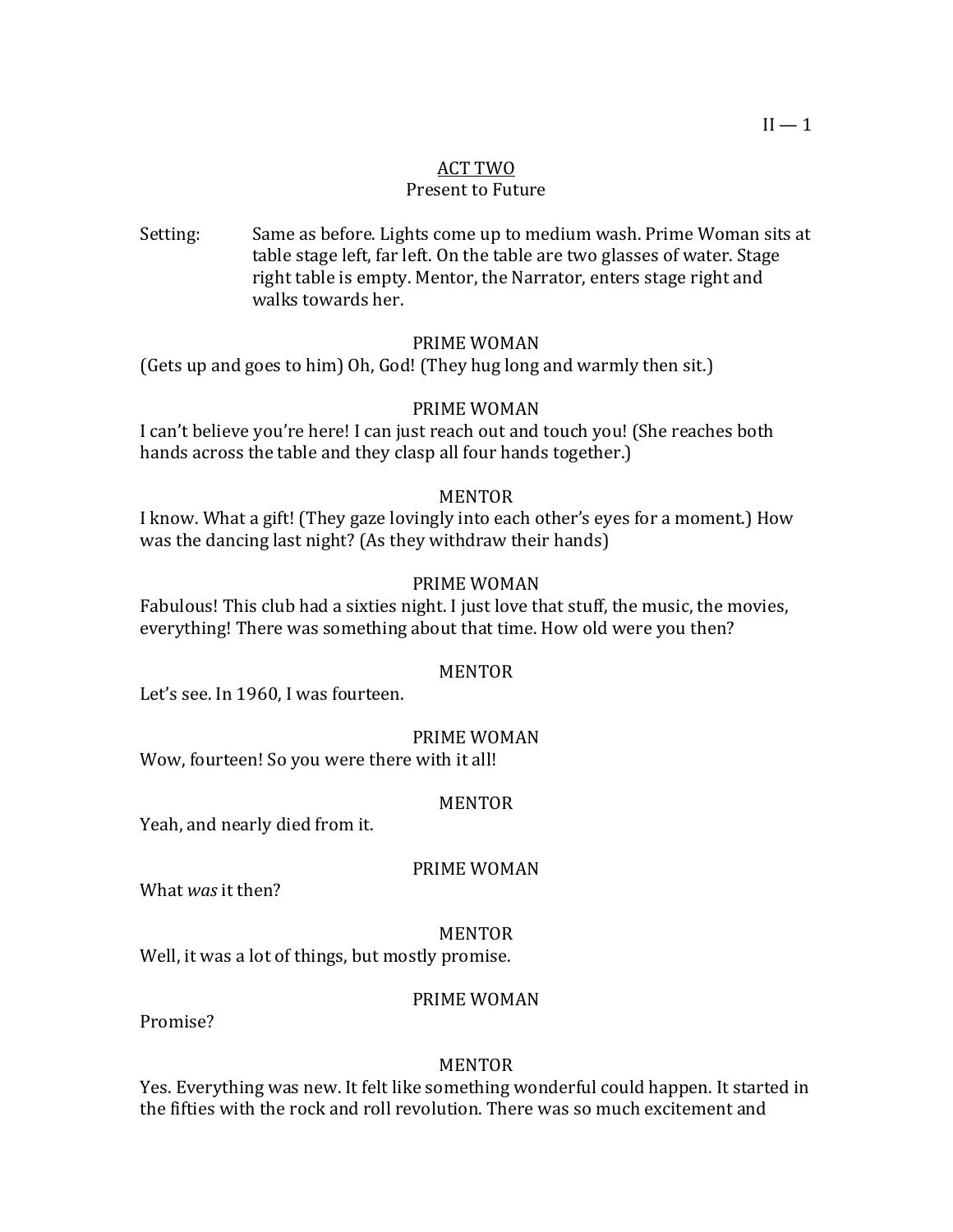rebellion. It helped us break out of the 50s straightjacket and the fear of annihilation. That dynamite rock propelled us into the 60s.

## PRIME WOMAN

Yeah, good dancing, too! (Pause, then heavily) But annihilation...

#### **MENTOR**

Yes, the Cold War and the new realization we could destroy life on Earth, not in the slow death way we're doing now, but suddenly, in all out nuclear war. Kids were being taught what to do in case of attack, as if it could have helped. And *On the Beach* came out about the last humans to die from fallout.

## PRIME WOMAN

Nice... And then?

#### MENTOR

And then there was a moment. (Slowly, with a growing smile) Maybe it was that very moment when their breath came out white clouds, mingled and hung in the air, out the window of that crummy hotel over Washington Square, when speaking strictly for her they both could have died then and there.

#### PRIME WOMAN

Sounds like a song.

#### MENTOR

Dear Joan Baez. She and Dylan were an item then and formed the epicenter for a lot of us. There was a great breath of fresh air we could feel. The times they were a changin'. There was so much activism and students being gassed and killed by the peacekeepers. Dylan thought his music could change the world. A lot of us thought the world would change. It was more than a moment of course, maybe a few years.

## PRIME WOMAN

A few years and then poof.

#### MENTOR

Yeah, poof. Something broke when they killed Kennedy and then Martin Luther King and Bobby. It kept going south from there. We all knew it was over—too much war and corruption, consumerism and control. And still we go in the wrong direction.

#### PRIME WOMAN

You don't sound very hopeful.

## MENTOR

Oh, but I am.

#### PRIME WOMAN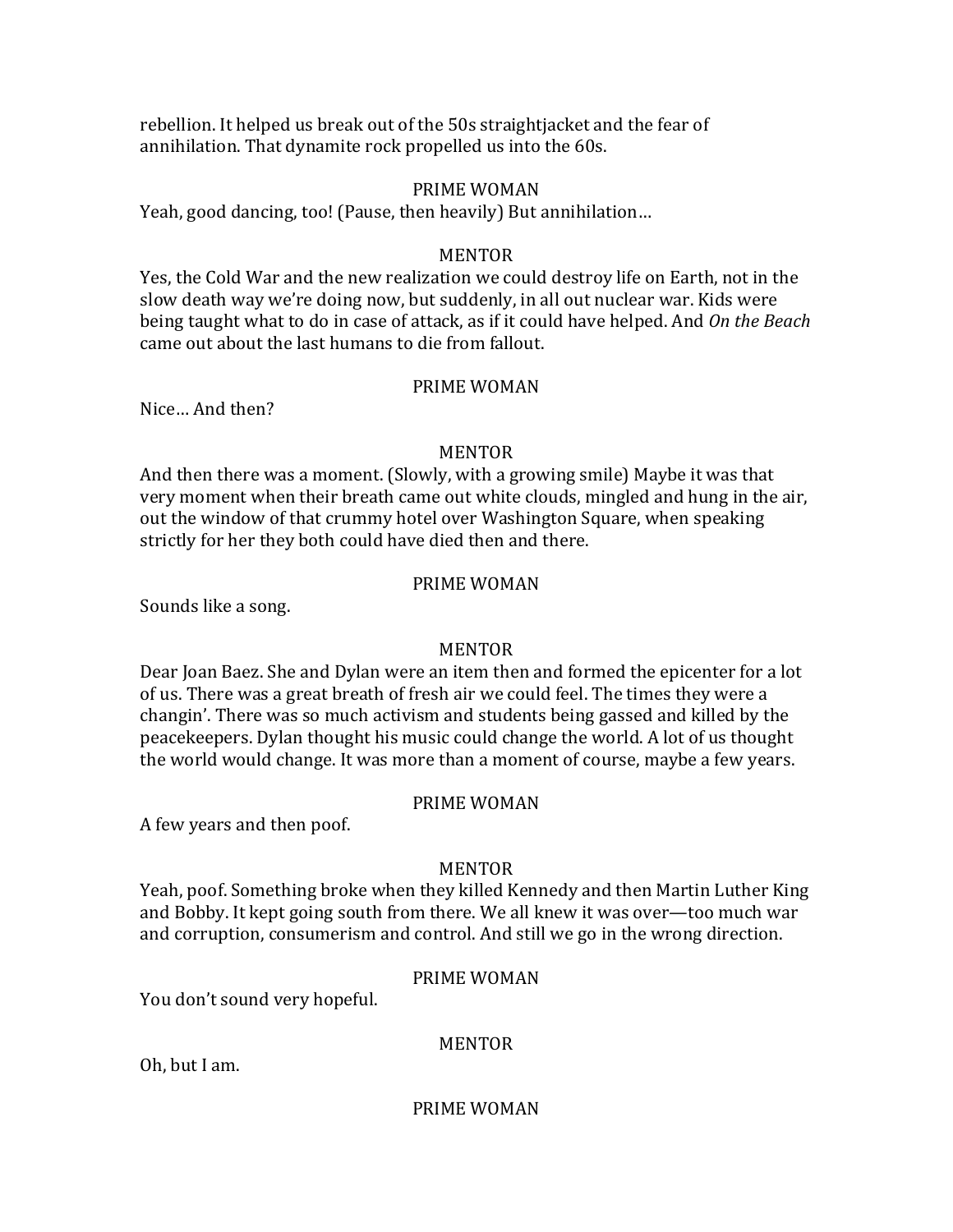A lot of people aren't very happy right now, especially with *him*. It's not looking very rosy to me.

#### MENTOR

I know. But it does to me. In some ways, it's like the sixties, only better.

## PRIME WOMAN

How so?

## MENTOR

It's *different* now, not loud and proud like we were back then. But then came the seventies.

## PRIME WOMAN

The hell bottom seventies?

## MENTOR

Yeah, but there was more than that. First came rock and roll and then the drug and sexual revolutions, blowing our minds. But then came the spiritual revolution.

## PRIME WOMAN

Right, the gurus! So?

#### MENTOR

The gurus and more. They laid the groundwork.

#### PRIME WOMAN

For what?

#### MENTOR

If we're lucky, the *miracle* revolution.

## PRIME WOMAN

You're kidding.

#### MENTOR

I'm *not*. It's *happening*. There's something unfolding that very few know about.

## PRIME WOMAN

All the self-help and gurus didn't do it. So why now?

## MENTOR

Because they and we all truly were clueless. What we needed didn't come forth till '95, and then only in Russia. It only started seeping into the English-speaking world in 2000.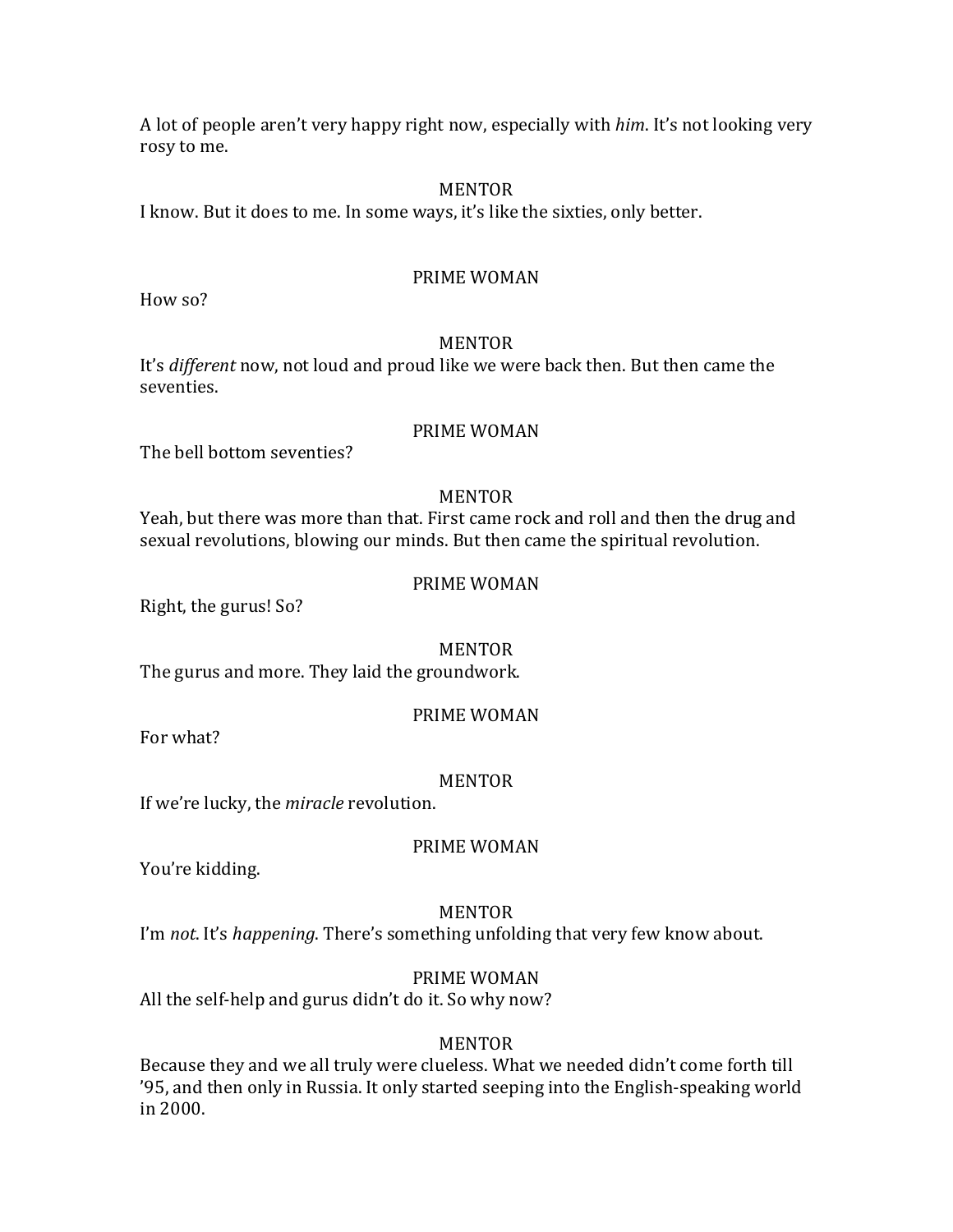## PRIME WOMAN

Those books.

## MENTOR

Yes, those books. Have you been reading them?

## PRIME WOMAN

I did get my hands on the first one and started it but didn't get very far.

## MENTOR

Read them. They're the most important things on the planet.

#### PRIME WOMAN

So you say. (with a smile)

#### MENTOR

Yes I do. Do you know who Edgar Cayce was?

## PRIME WOMAN

Some people believed he predicted the future.

#### MENTOR

Right. I was never into him or any of them but he got one thing right.

#### PRIME WOMAN

What?

## MENTOR

Twice, twelve years apart towards the beginning of last century, he said "The hope of the world will come out of Russia."

#### PRIME WOMAN

(Pause) And you think it's those books.

## MENTOR

Yes, and what they're spawning. There certainly hasn't been anything else.

## PRIME WOMAN

Tell me again. I don't know why I'm resisting them. Reading's not my strong suit. But I certainly have reason to hear and trust you. You've helped me so much and I'm so grateful to you! So few people have really done the work. So few have the spaciousness you do, the ability to *stay* and listen in silence with your whole being, to hold it all, untriggered by whatever I come up with, not running away, not closing up, not judging, not shutting me down or dismissing it. It's so rare, even among the therapists and healers! I'm so grateful! It makes me want to cry. (Crying a little as